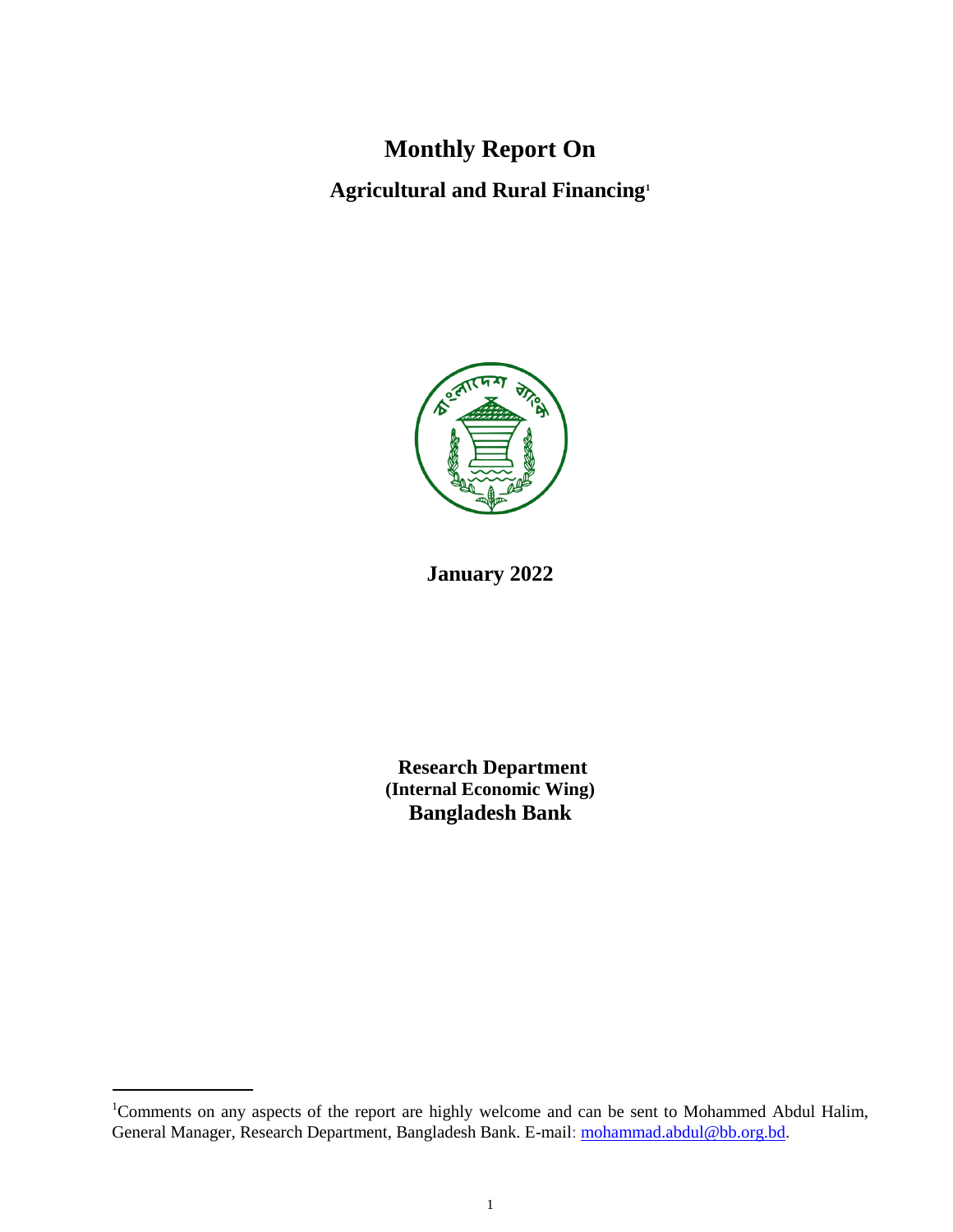### **Executive Summary**

The agriculture sector plays a significant role in the economy of Bangladesh from the perspective of contribution to Gross Domestic Production (GDP), food security, poverty alleviation and employment creation. Though the contributions of the agricultural sector in GDP have declined with the rising share of industrial sector over the years, it still accounts for 13.35 percent share of GDP in FY21. It plays an immense role in maintaining food security for 166.50 million people, keeping food prices stable and generating employment for 40.6 percent of total labor force. Obviously, it is imperative to adequately support the agriculture and rural sectors to attain two vital Sustainable Development Goals (SDGs) namely, SDG number one (No Poverty) and SDG number two (Zero Hunger). As agriculture sector still remains as one of the top priority sectors in the economy, Bangladesh Bank (BB) has continued its active support to boost up this sector by ensuring adequate supply of credit with the involvement of public (commercial and specialized) and private banks. Given this, BB formulates and implements Annual Agricultural and Rural Credit Policy and Program in order to ensure adequate flow of funds in rural areas to support the agricultural sector.

## *The annual agricultural credit disbursement target was fixed at Tk. 28391.00 crores for FY22, which was 7.98 percent higher than Tk. 26292.00 crores targeted in FY21. During July 2021-January 2022, the achievement was 60.07 percent of the total disbursement target for FY22.*

In **January 2022,** actual agricultural credit disbursement by all banks stood at Tk 2558.56 crores, which was 23.56 percent higher than Tk. 2070.74 crores for the same month of the preceding year. Recovery of agricultural credit stood at Tk. 1870.83 crores in **January 2022,** which was 4.80 percent lower than Tk. 1965.17 crores for the same month of the preceding year.

During **July 2021-January 2022,** total agricultural credit disbursement stood at **Tk. 17055.60 crores,** which was 20.55 percent higher than **Tk. 14148.72 crores during July 2020- January 2021.** Total recovery of agricultural credit **stood at Tk. 15464.63 crores during July 2021-January 2022,** which was 3.68 percent lower than **Tk. 16056.24 crores recovery in July 2020-January 2021.**

Outstanding balance (including interest) of agricultural credit stood at **Tk. 48355.34 crores at the end of January 2022,** which was 9.10 percent higher than Tk. 44321.71 crores at the end of **January 2021.** Overdue of agricultural credit stood at **Tk. 7386.03 crores at the end of January 2022, which was 14.25 percent** higher than **Tk. 6464.92 crores at the end of January 2021**. Overdue of agricultural credit as percentage of outstanding stood lower at **15.27 percent at the end of January 2022 compared to 14.59 percent at the end of January 2021.**

In **January 2022**, Grameen Bank and other nine large NGOs disbursed Tk. 12855.28 crores as microcredit and recovered Tk. 11257.93 crores. The total outstanding balance of microcredit of these organizations stood at Tk. 80016.52 crores, of which the overdue of microcredit stood at Tk. 4960.24 crores at the end of **January 2022.**

Bangladesh Bank is continuously providing policy directions to promote sustainable inclusive economic growth and to expedite credit flow to all sub-sectors of agriculture and non-farm activities.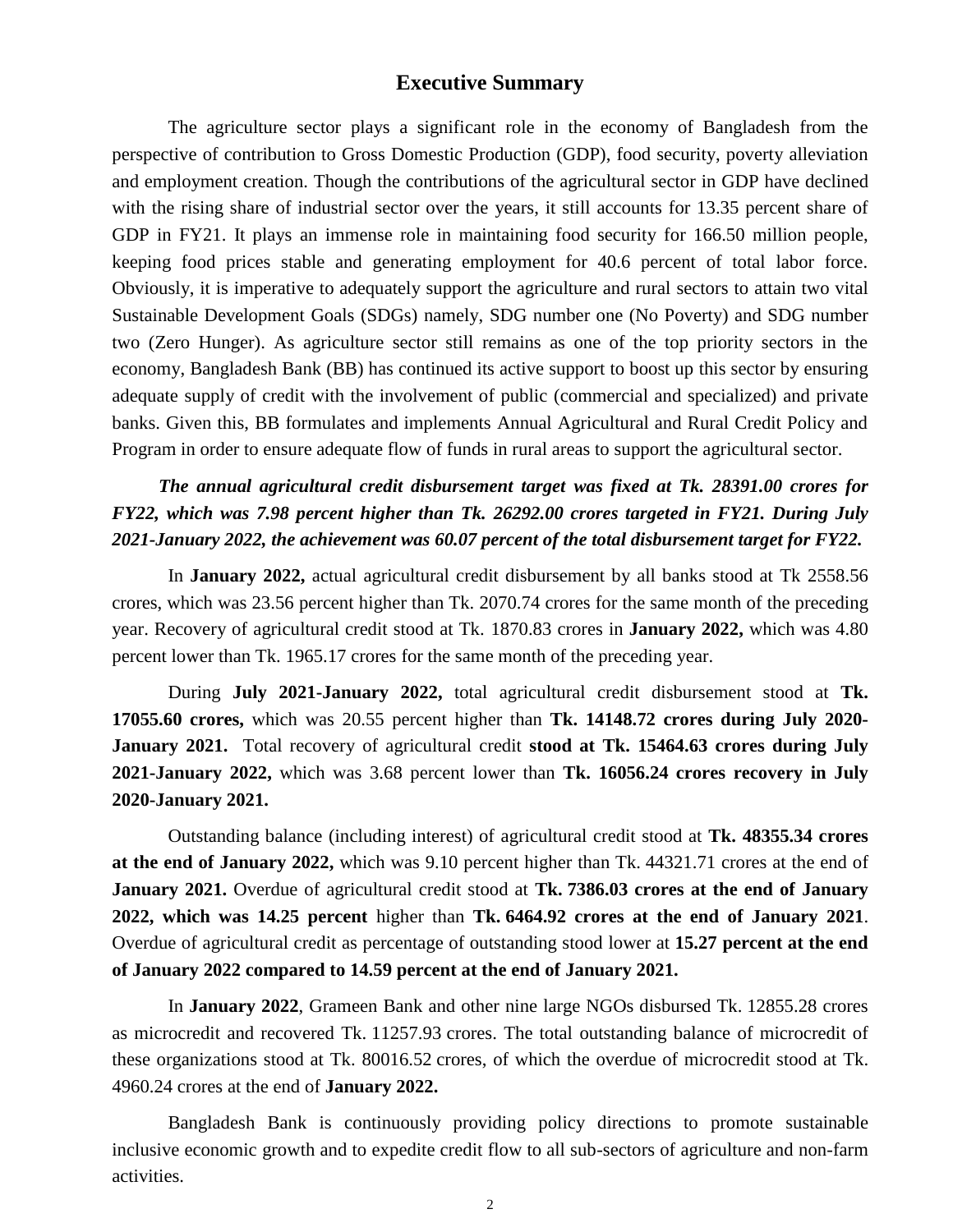#### **Disbursement Target**

The disbursement targets by all scheduled banks were fixed at Tk. 28391.00 crores for FY22, which was 7.98 percent higher than Tk. 26292.00 crores targeted for FY21 and 11.29 percent higher than actual disbursement in FY21. The disbursement targets of all State-Owned Commercial Banks (SOCBs) and State-Owned Specialized Banks (SOSBs), and Private Commercial Banks (PCBs) and Foreign Commercial Banks (FCBs) were fixed at Tk. 11045.00 crores and Tk. 17346.00 crores respectively, which had 38.90 percent and 61.10 percent shares respectively of the total agricultural credit disbursement target.

#### **Disbursement** Chart 1

In January 2022, the actual disbursement of agricultural credit stood at Tk. 2558.56 crores, which was 31.29 percent lower than Tk. 3723.49 crores for the previous month. On the other hand, the disbursement in January 2022 was 23.56 percent higher than Tk. 2070.74 crores for the same month of the preceding year (Chart 1). During July 2021-January 2022, the actual disbursement of agricultural credit stood at Tk. 17055.60 crores, which was 20.55 percent higher



than Tk. 14148.72 crores in the same period of the preceding year. The achievement was 60.07 percent of the total disbursement target for FY22.

During July 2021-January 2022, 47.3 percent of the total agriculture credit was distributed to the crop sub-sector followed by live-stock & poultry (17.0%), others (15.6%), fisheries (12.4%), and poverty alleviation (7.7%). On the other hand, the share of crops sector was 54.3%, followed by livestock & poultry (14.3%), others (13.6%), fisheries (11.1%) and poverty alleviation (6.7%) during July-January 2021*.*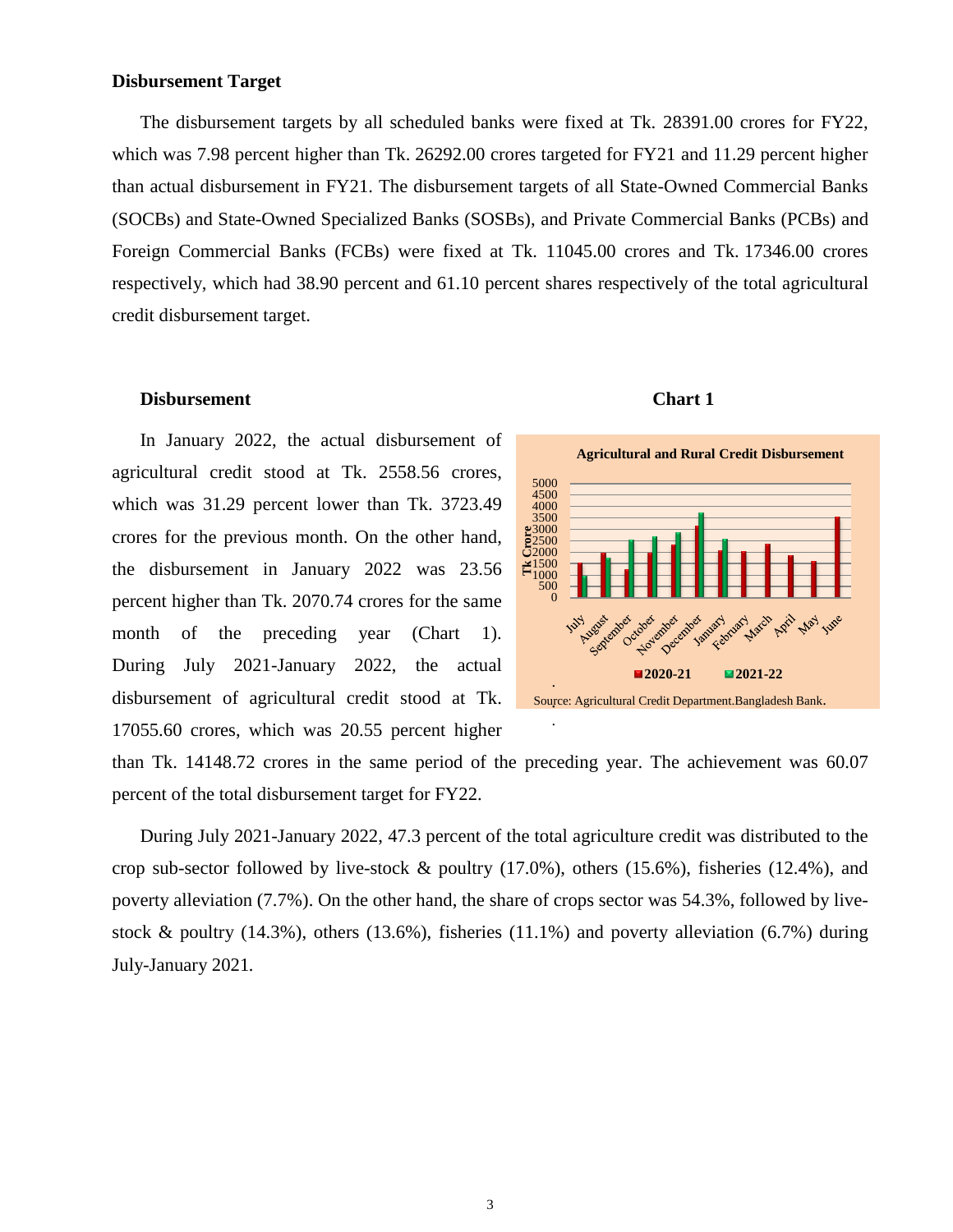



Source: Agricultural Credit Department, Bangladesh Bank.

Among the cluster of banks, PCBs' share in loan disbursement was 54.8 percent followed by SOSBs (31.9%), SOCBs (9.7%) and FCBs (3.6%) during July 2021-January 2022, whereas PCBs disbursed 50.6 percent, followed by SOSBs (34.9%), SOCBs (10.2%) and FCBs (4.3%) during July 2020-January 2021. Chart 2 and Chart 3 show sector-wise and bank-wise loan disbursement respectively in July 2021-January 2022 and July 2020-January 2021.





Source: Agricultural Credit Department, Bangladesh Bank.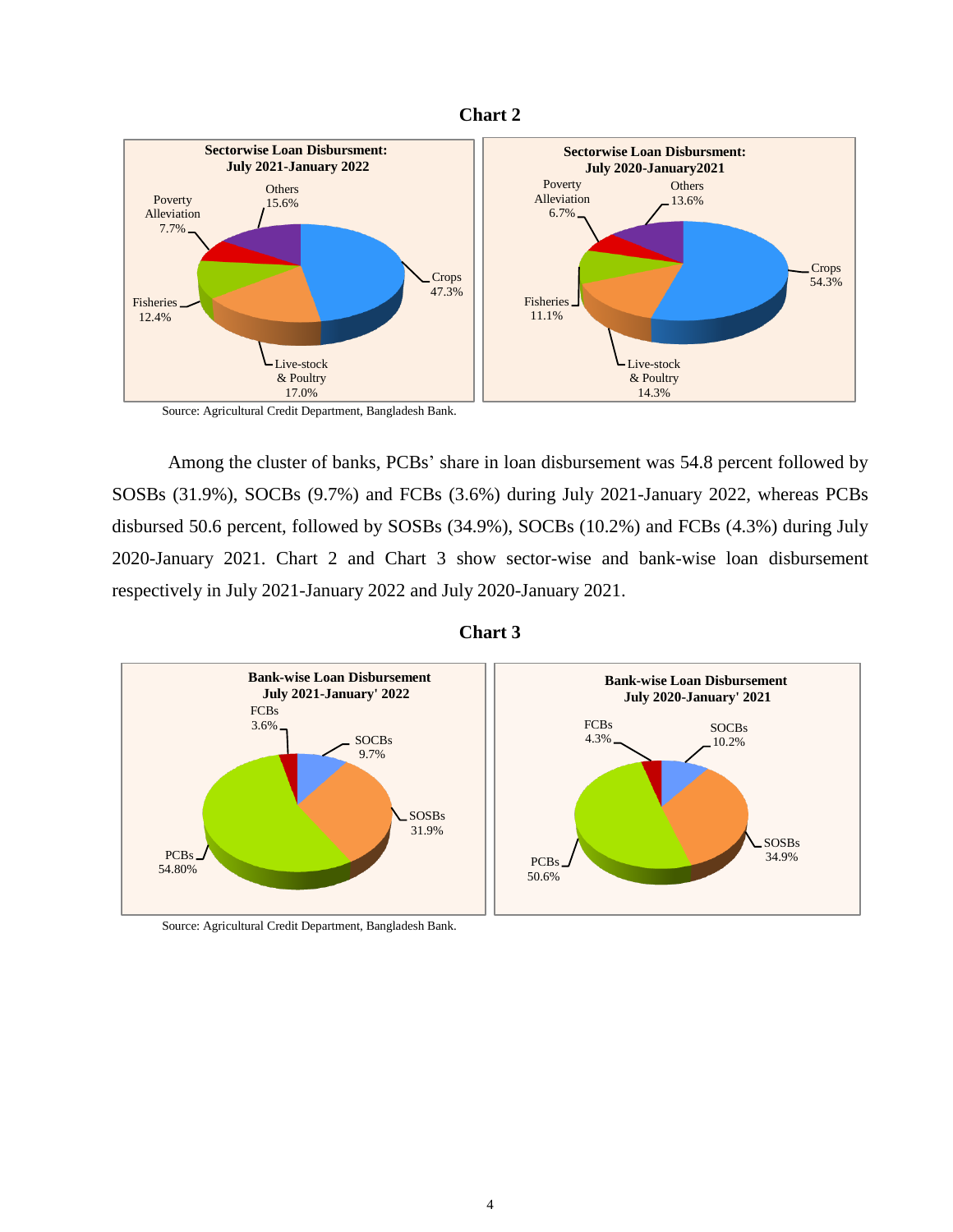#### **Recovery** Chart 4

In January 2022, the recovery of agricultural credit stood at Tk. 1870.83 crores, which was 42.52 percent lower than Tk. 3254.78 crores for the previous month. In the same manner, it was 4.80 percent lower than Tk. 1965.17 crores for same month of the preceding year (Chart 4).

During July 2021-January 2022, the recovery stood at Tk 15464.63 crores, which





was 3.68 percent lower than Tk. 16056.24 crores in the same period of the last year.

Among the type of banks, PCBs' share in recovery was 47.6 percent followed by SOSBs (38.7%), SOCBs (10.8%) and FCBs (2.9%) during July 2021-January 2022, whereas PCBs recovered 52.6 percent, followed by SOSBs (35.7%), SOCBs (7.5%) and FCBs (4.2%), during July 2020-January 2021. Chart 4 shows monthly and Chart 5 shows bank-wise loan recovery for July 2021-January 2022 and July 2020-January 2021.

.





Source: Agricultural Credit Department, Bangladesh Bank.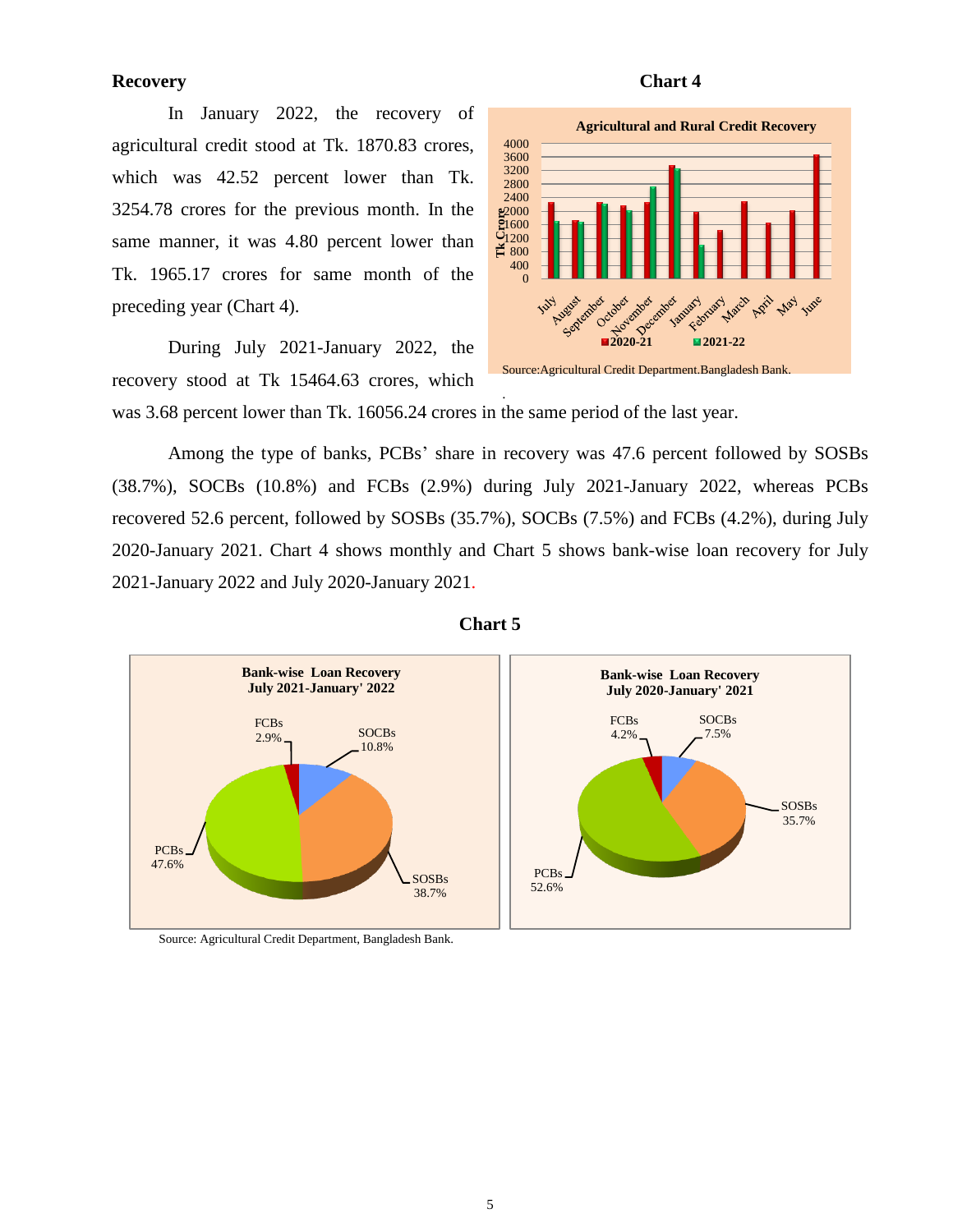#### **Outstanding**

At the end of January 2022, total outstanding balance of agricultural credit stood at Tk. 48355.34 crores, which was 9.10 percent higher than Tk. 44321.71 crores at the end of January 2021.

#### **Overdue**

Overdue of agricultural credit stood at Tk. 7386.03 crores at the end of January 2022, which was 14.25 percent higher than Tk. 6464.92 crores at the end of January 2021. Overdue of agricultural credit as percentage of outstanding stood higher at 15.27 percent at the end of January 2022 compared to 14.59 percent at the end of January 2021.

### **Refinance**

Bangladesh Bank extended the repayment schedule of the refinance facility to BKB for a total of Tk. 2000 crores till 30 June 2022, of which Tk. 1000 crores were sanctioned in FY19 and Tk. 1000 crores in FY20. Bangladesh Bank has sanctioned Tk. 500 crores as refinance to RAKUB in FY21. Total outstanding amount of refinance stood at Tk. 2770.63 crores at the end of January 2022, which was Tk 5018.83 crores in January 2021**.**

Monthly position of disbursement, recovery and outstanding of agricultural credit are shown in Annexure.

#### **Bangladesh Rural Development Board (BRDB)**

The disbursement target of Bangladesh Rural Development Board (BRDB) has been fixed at Tk. 1062.50 crores for FY22. In January 2022, it disbursed Tk 88.28 crores and recovered Tk 110.85 crores. In January 2021, it disbursed Tk 109.76 crores and recovered Tk 113.39 crores. During July 2021-January 2022, BRDB disbursed Tk. 618.32 crores and recovered Tk 606.12 crores, which were Tk. 624.96 and Tk. 611.81 crores respectively in the same period of the preceding year.

#### **Bangladesh Shomobay Bank Limited (BSBL)**

The disbursement target of BSBL a non-scheduled banks, has been set at Tk. 25.00 crores for FY22. Both in January 2022 and 2021, BSBL didn't disburse any amount but recovered Tk. 0.20 crore and Tk. 0.38 crore respectively. During July 2021-January 2022, BSBL didn't disburse any amount but it recovered Tk. 1.75 crores, which were Tk. 0.25 crores and Tk 2.90 crores respectively during July 2020-January 2021.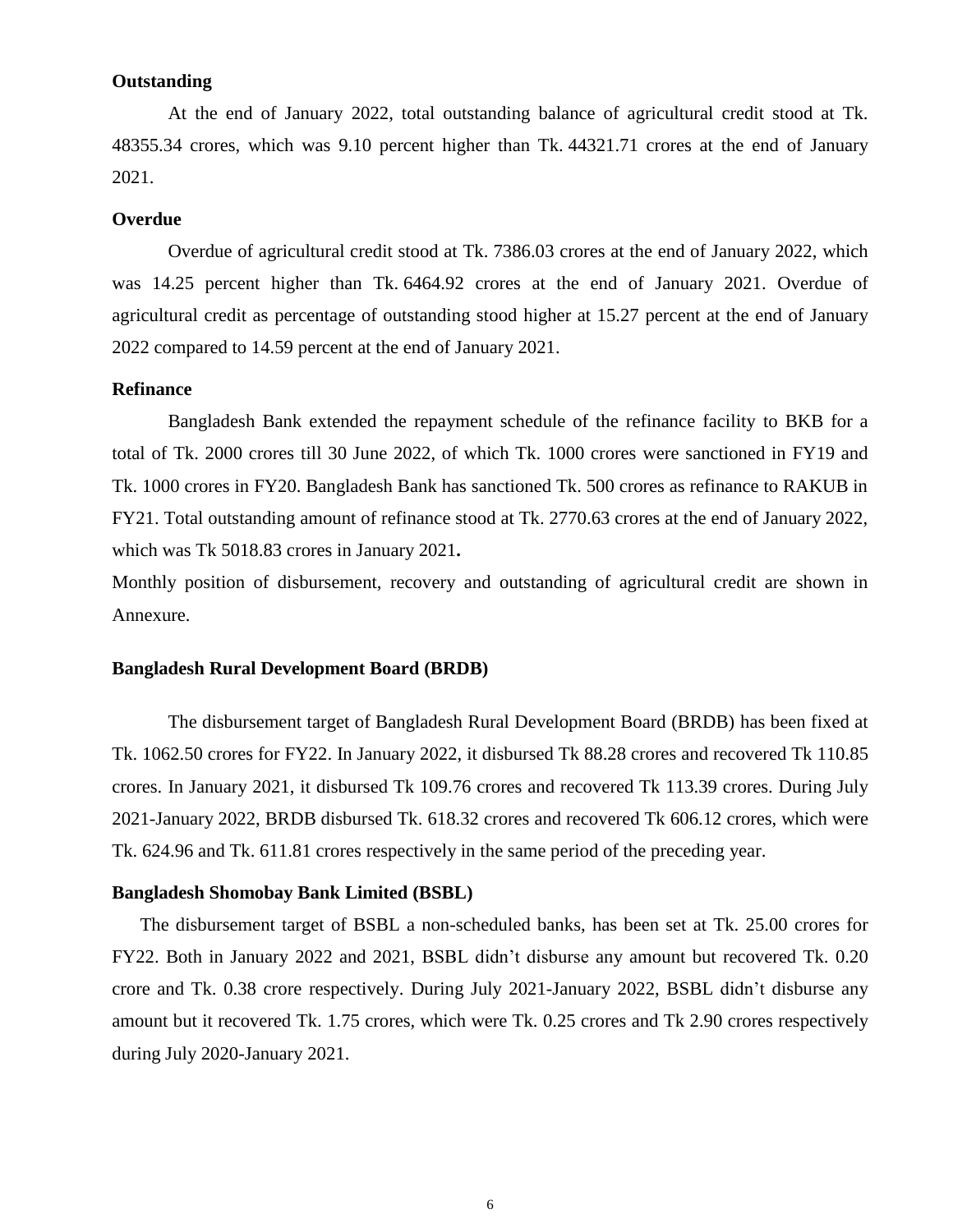#### **Microcredit Operations by Grameen Bank & Large Nine NGOs<sup>2</sup>**

In January 2022, Grameen Bank and large nine NGOs disbursed Tk. 12855.28 crores in productive and income generating activities in the rural areas under their microcredit program, which was 19.15 percent higher than that of the same month of the preceding year. Under this program, about 29.31 million members availed loan facility through 11130 branches. It is noteworthy that Grameen Bank, BRAC and ASA disbursed 83.31 percent of the total microcredit among the top 10 Micro Finance Institutions (MFIs) in January 2022. However, in January 2022, total recovery of the microcredit by these 10 MFIs stood at Tk. 11257.93 crores, which was 3.85 percent higher than that of the same month of the preceding year. At the end of January 2022, total outstanding of these 10 MFIs stood at Tk. 80016.52 crores, which was 8.32 percent higher than that of the same month of the preceding year. Overdue of microcredit of these MFIs stood at Tk. 4960.24 crores at the end of January 2022, which was 48.71 percent higher than that of the same month of the preceding year. At the end of January 2022, the overdue as percentage of outstanding stood at only 6.20 percent.

#### **Palli Karma Shahayak Foundation**

Palli Karma Shahayak Foundation (PKSF) extended loan facility amounting to Tk. 458.85 crores to its 278 POs (Partner Organizations) and recovered Tk. 300.51 crores in October 2021. Total outstanding balance and overdue stood at Tk. 7074.04 crores and Tk. 219.82 crores respectively at the end of October 2021.

<sup>2</sup> BRAC, ASA, Proshika, TMSS, RDRS Bangladesh, CARITAS Bangladesh, Jagoroni Chakra Foundation, Society for Social Services [SSS], Shakti Foundation for Disadvantaged Women.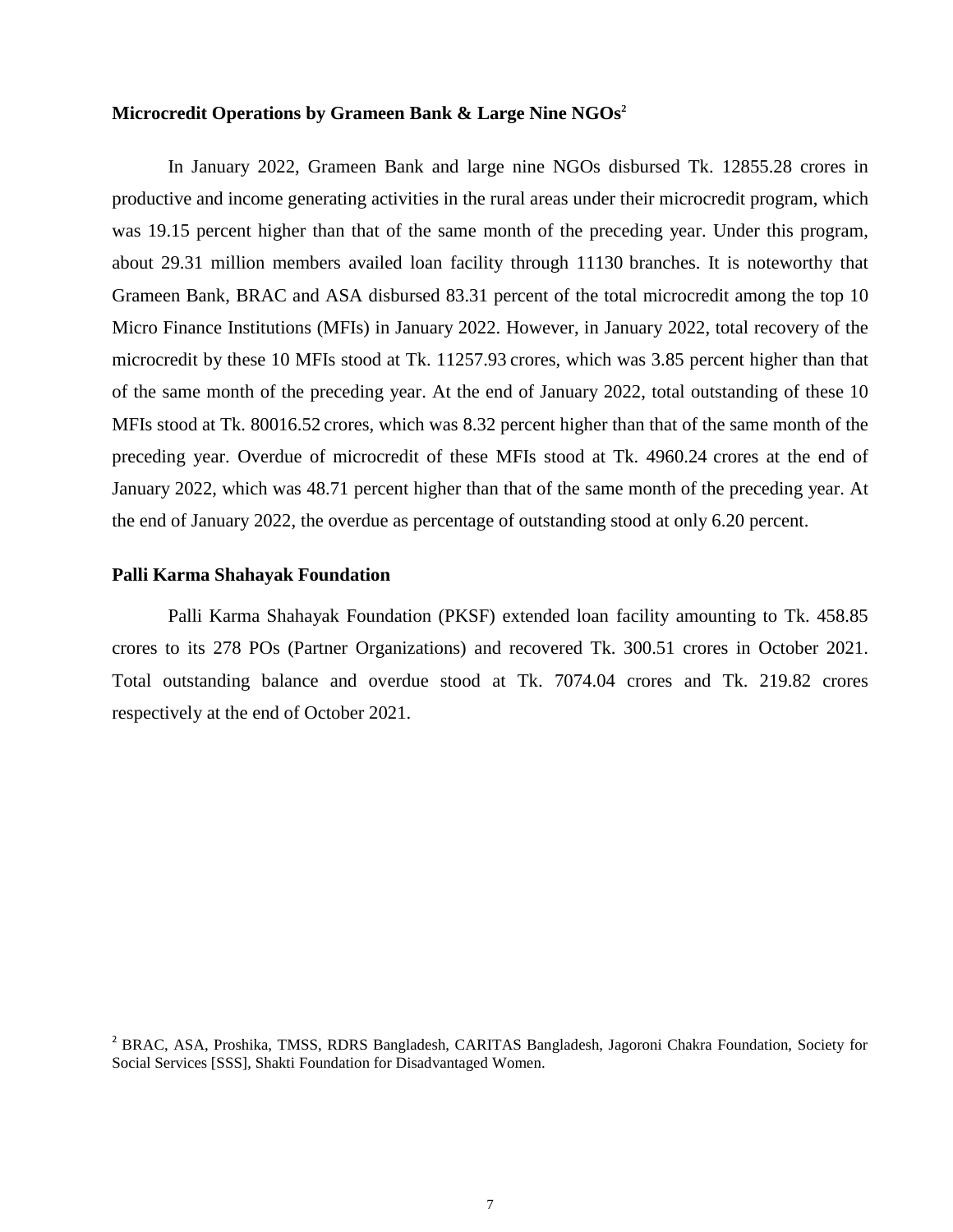#### **Recent Measures Taken by Bangladesh Bank to Facilitate Rural Financing**

 According to the ACD Circular Letter No. 01: 29 July 2021, Bangladesh Bank published Agricultural and Rural Credit Policy and Program for the fiscal year 2021-22. More details information is available in the link:

#### *https://www.bb.org.bd/en/index.php/mediaroom/circular/acd/jul292021acd01.pdf*

• According to the ACD Circular Letter No. 02: 14 September 2021, Bangladesh Bank declared refinance scheme of Taka 3000 crores for agriculture sector to combat financial crisis due to Covid-19 pandemic. More details information is available in the link:

### *https:// www.bb.org.bd/mediaroom/circulars/acd/sep142021acd02.pdf*

- According to the ACD Circular Letter No. 03: 26 October 2021, Bangladesh Bank published Agriculture & Rural Credit Policy and Programme of FY 2021-22 regarding inclusion of new fruits/crops. More details information is available in the link: *<https://www.bb.org.bd/mediaroom/circulars/acd/oct262021acd03.pdf>*
- According to the ACD Circular No. 01: 3 January 2022, Bangladesh Bank announced refinance scheme of Taka 500 crore to create employment and to eliminate poverty for the people who returned home due to COVID-19 pandemic and other reasons. More details information is available in the link: *https://www.bb.org.bd/mediaroom/circulars/acd/* **jan032022acd01.pdf**

Bangladesh Bank provides policy directions to expedite credit flow to all sub-sectors in agriculture and non-farm activities in order to promote inclusive economic growth. The agriculture sector has experienced a steady rise in crop production over the years as high attention has been given to the sector. Non-crop sectors like fisheries and livestock & poultry farm are also gaining momentum. The role of the agriculture is immense to encounter environmental calamity and the negative impact of climatic changes. With a view to improving the socio-economic condition of the country along with an underscored role of the agriculture and rural sector, agricultural and rural credit policy and program are being implemented through all scheduled banks. Agricultural production must be boosted up by raising productivity through channeling more credit as well as encouragement to use latest technology in both crop and non-crop sectors, which is also necessary to enhance sustainable growth of the sector.